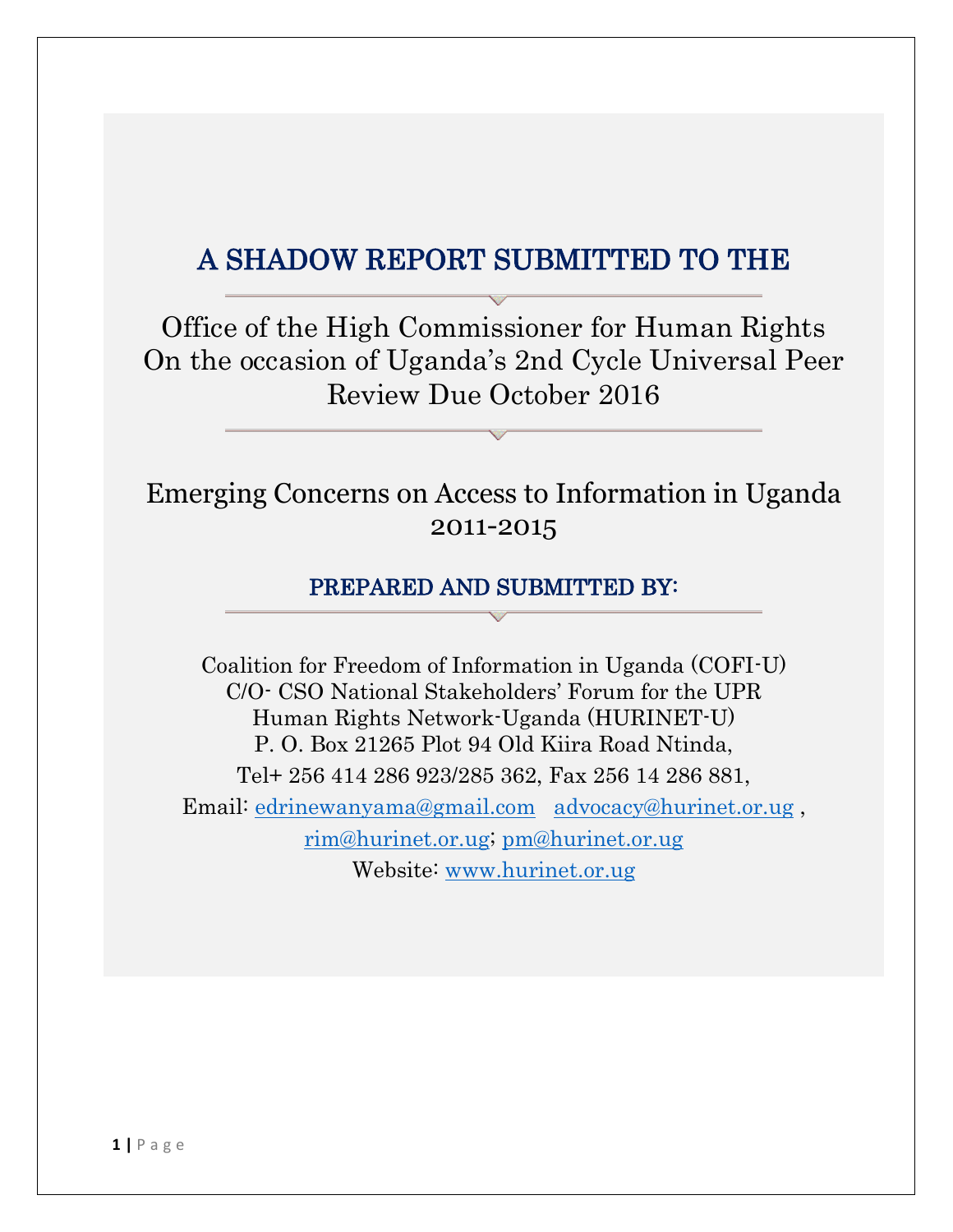## A Note about Coalition for Freedom of Information-Uganda

- 1.1 The coalition on freedom of information was formed in 2003 by a group of Civil Society Organizations to influence the quality of legislation on Access to Information. After enactment of the 2005 Access to Information Act, the Coalition strategically engaged Government and other stakeholders to popularize, and advocate for the operationalization of the Act through various mechanisms including such as research and documentation, and public interest litigation.
- 1.2 The Coalition to-date has a membership of 130, and a working group made up of 7 organizations. The working group comprises the Anti-corruption Coalition Uganda (ACCU), the Uganda Association of Women lawyers (FIDA-Uganda), Panos Eastern Africa, National Union Disabled Persons in Uganda (NUDIPU), Uganda Media Development Foundation (UMDF), Human Rights Network for Journalists (HRNJ), and Human Rights Network-Uganda (HURINET-U) which also serves as the coordinating agency. The Coalition is hosted under the Access to Information Project at HURINET-U. A list of its member organizations is attached hereto as appendix 'A'.

### A Note on the Methodology of the Present Submission

1.3 This report is a result of a collaborative engagement amongst actors on access to information in Uganda in the Civil Society sphere. The Coalition on Freedom of Information was selected by the members of the CSO National Stakeholders' Forum on the UPR to constitute a cluster of actors (individuals and organizations) working on aspects surrounding access to information and open governance. The cluster held numerous meetings and built consensus around the following issues worth the attention of the UPR process in advancing the quest for access to information in Uganda and transparent governance. The report recognizes the positive aspects that have been undertaken by the government of Uganda in the past 5 years to enhance access to information. It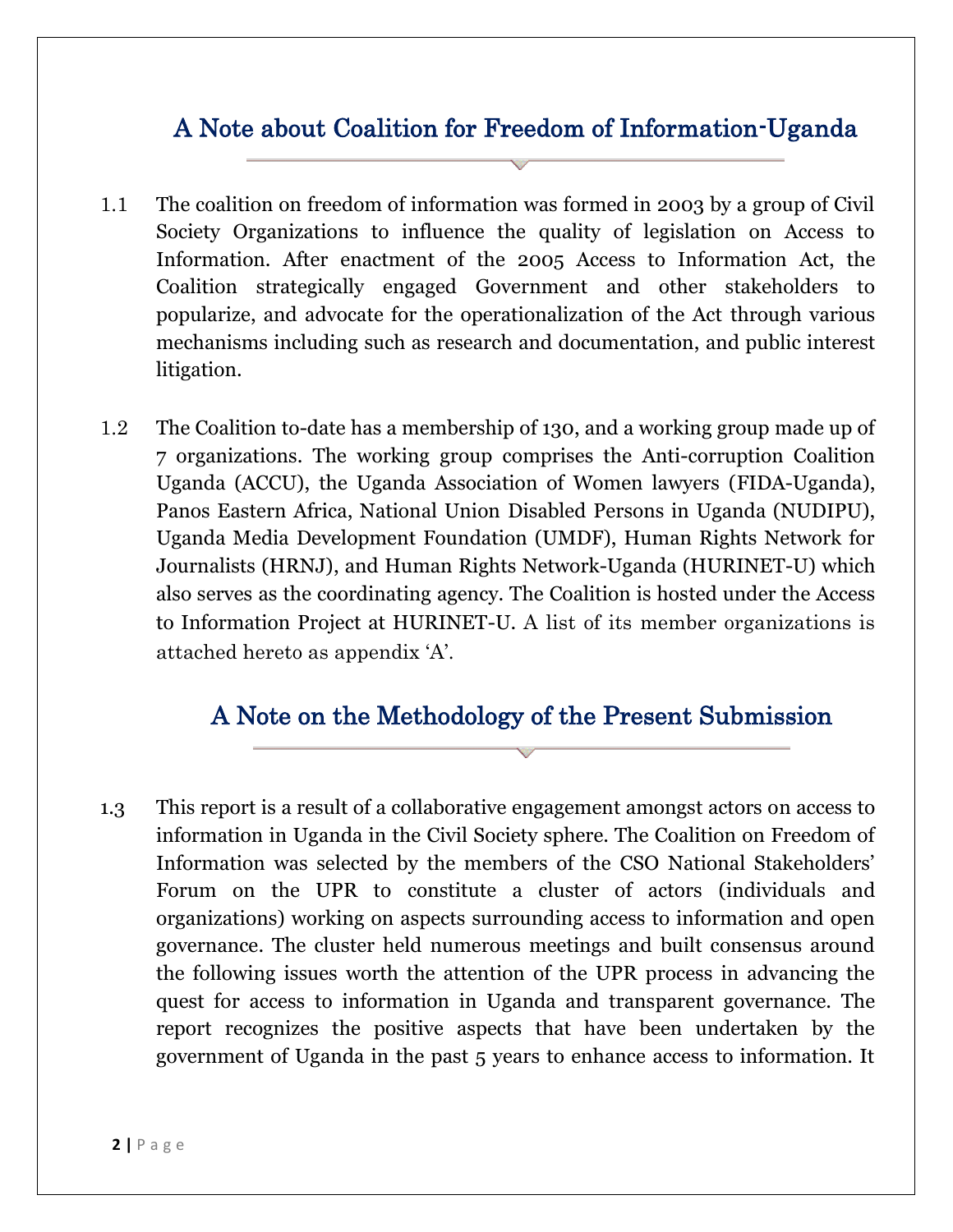further highlights the emerging concerns and proposes recommendations aimed at improvement.

# Emerging Concerns on Access to Information in Uganda 2011-2015

## II. STRUCTURAL ISSUES RELATING TO THE IMPLEMENTATION OF THE RIGHT TO ACCESS TO INFORMATION

#### 2.1 **Compilation of Functions and Index of Records of Public Bodies**

Compilation of a Manual of functions and index of records of public body is a requirement of every information officer of the public body under section 7 of the Access to Information Act (ATIA). By December 2014, only 7 out of 21 of all the public bodies had developed manuals. Public bodies continue to sluggishly comply with the requirements of the law, which infringes on the right of access to information from these public bodies.

#### **2.2 Lack of Compliance with Ministerial Annual Reporting to Parliament**

Under section 43 of the ATIA, every Minister is required to submit an annual report to Parliament on requests for access to records or information made to public bodies under his or her ministry in relation to the relevant year. The Minister is also required to indicate whether access was given or not and if access was not given, state the reasons for denial. To-date no Minister/Ministry, has complied with requirement despite constant calls and reminders to observe the law.<sup>1</sup>

#### **2.3 Wide exemptions on ATIA**

The ATIA contains broad provisions attempts at implementation informs for ambiguities. For instance, an information officer has the discretion to grant or refuse to grant information concerning commercial dealings, inventions or innovations or revealing serious public safety, public health or environmental risk under section 27; information touching on protection or safety of persons and property pursuant to

 $\overline{\phantom{a}}$ <sup>1</sup> Francis Emorut, Kadaga tasks minister on report of access to information, *The New Vision* 22nd February 2015 [http://www.newvision.co.ug/new\\_vision/news/1321248/kadaga-tasks-minister-report-access-information](http://www.newvision.co.ug/new_vision/news/1321248/kadaga-tasks-minister-report-access-information) (accessed 18 March 2016).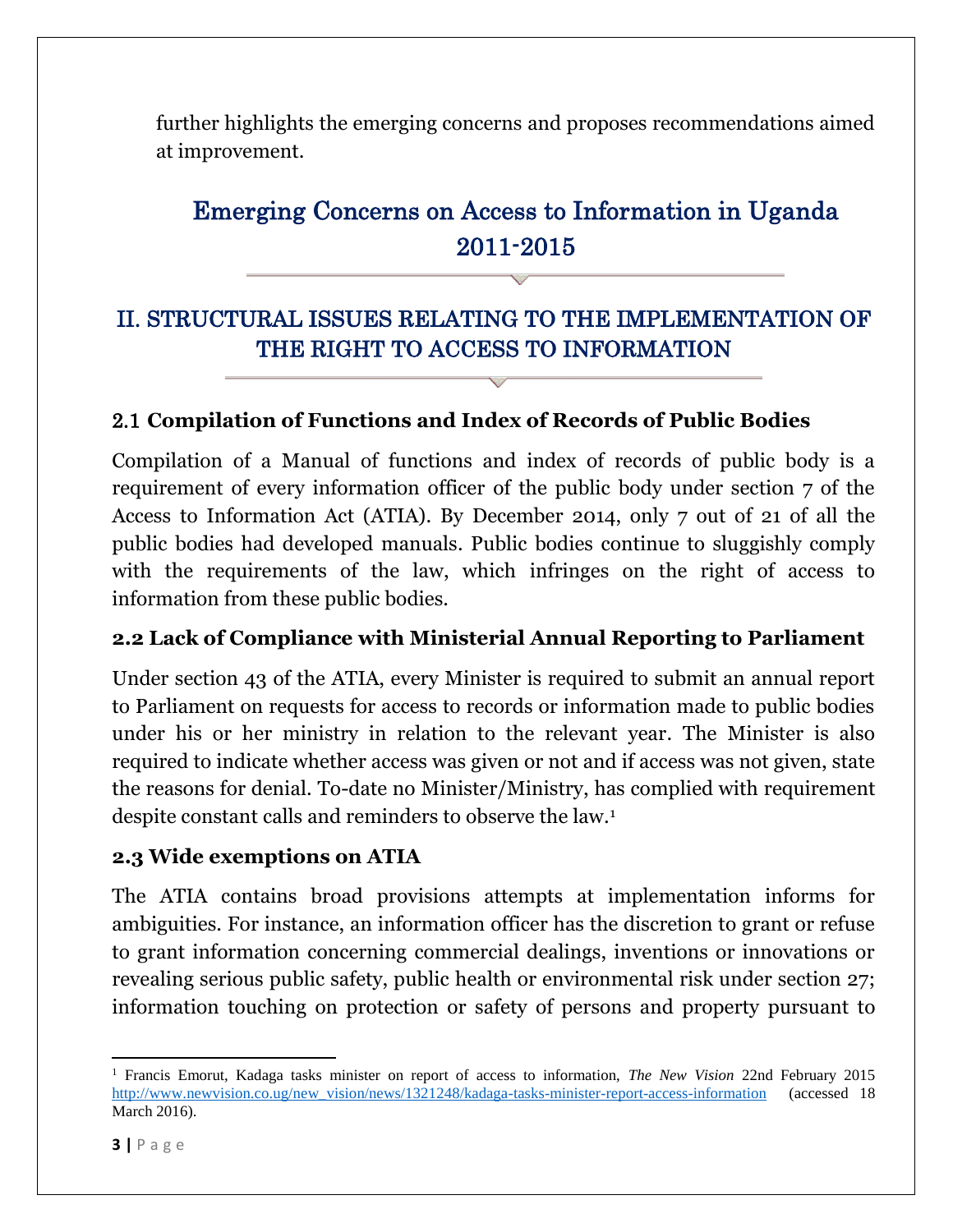section 29; information on law enforcement and legal proceedings, section 30; information on defence and security, section 32; and information on operations of public bodies. A midst a powerful, information release-centered provision of section 34 which spells out mandatory disclosure in public interest, the wide exemptions continue to be used by the State to indiscriminately deny the citizenry information.

Inspite of the above provisions, the State continues to hide behind the argument of public interest to wit national security and confidentiality to deny access to information. For instance, the Hub for Investigative Media (HIM) by the end of 2013, had submitted at least 26 requests. Of the 26 requests, more than half had been denied on grounds of falling within the exemptions spelt out in the ATIA.<sup>2</sup> Additionally, two local journalists were denied access to oil production sharing agreements between the Government and the oil production companies with Court upholding the State's argument that the contracts contained confidentiality clauses. 3

#### **2.4 Lack of clear internal complaints and appeals mechanisms for access to information denials**

The complaints mechanism provided for in the ATIA is not friendly and vulnerable to undue frustration. Sections 37 to 40 of the ATIA lays out procedures that are tedious and not reflective of timely justice and timely need for information. In most cases using the court to access information remains limited since the case back log in the courts will often lead to delay in hearing the case of which by the time the decision is made, the value or need for the information has lapsed. Similarly, few individuals have been in a position to access the courts as a mechanism to get access to information. This is further exacerbated by the fact that majority of the population do not trust the court system to deliver justice to them.<sup>4</sup>

2 Investigative Media (HIM), 2013. Available at

[http://www.momokla.ug/downloads/Putting%20ATIA%20to%20the%20Test%20-](http://www.momokla.ug/downloads/Putting%20ATIA%20to%20the%20Test%20-%20Experiences%20from%20an%20Investigative%20Reporter%20by%20Edward%20Sekyewa.pdf) [%20Experiences%20from%20an%20Investigative%20Reporter%20by%20Edward%20Sekyewa.](http://www.momokla.ug/downloads/Putting%20ATIA%20to%20the%20Test%20-%20Experiences%20from%20an%20Investigative%20Reporter%20by%20Edward%20Sekyewa.pdf) [pdf](http://www.momokla.ug/downloads/Putting%20ATIA%20to%20the%20Test%20-%20Experiences%20from%20an%20Investigative%20Reporter%20by%20Edward%20Sekyewa.pdf) (accessed 18 March 2016).

 $\overline{a}$ 

<sup>&</sup>lt;sup>3</sup> Charles Mwanguhya Mpagi and Izama Angelo V Attorney General Miscellaneous Case No. 751 of 2009

<sup>4</sup> Hilary Heuler, Uganda Fears 'Unprecedented' Rise in Mob Justice. *Voice of America June 06, 2014*. Available at [http://www.voanews.com/content/uganda-fears-unprecedented-rise-in-mob](http://www.voanews.com/content/uganda-fears-unprecedented-rise-in-mob-justice/1931384.html)[justice/1931384.html](http://www.voanews.com/content/uganda-fears-unprecedented-rise-in-mob-justice/1931384.html) (accessed18 March 2016): see also The Transparent Magazine-Uganda, Is mob Justice an indication that the legal system in Uganda is a failure? Available at [https://ttmuganda.wordpress.com/2013/09/15/is-mob-justice-an-indication-the-legal-system](https://ttmuganda.wordpress.com/2013/09/15/is-mob-justice-an-indication-the-legal-system-in-uganda-is-a-failure/)[in-uganda-is-a-failure/](https://ttmuganda.wordpress.com/2013/09/15/is-mob-justice-an-indication-the-legal-system-in-uganda-is-a-failure/) (accessed18 March 2016).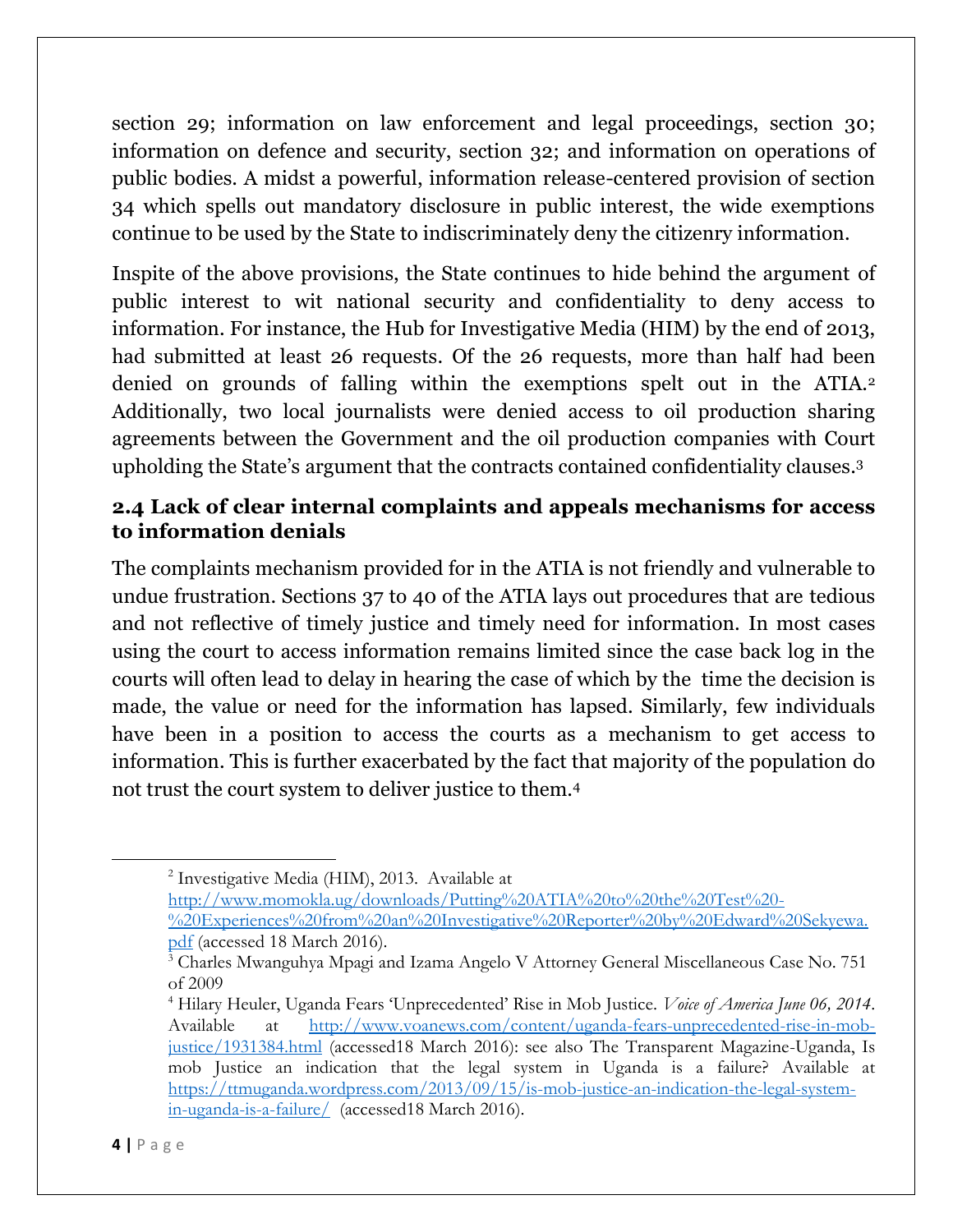#### **2.5 Laws in conflict with Freedom of Information**

Enjoyment of the rights to FOI and ATI continue to be frustrated by archaic legislation such the Official Secrets Act<sup>5</sup> Chapter 302 of the Laws of Uganda which makes it an offence to divulge any information deemed to be an official secret. It is a law purely entrenched in secrecy that deters the progress of the ATIA. Other laws include the Evidence Act Chapter 6 which under section 122 bars giving evidence derived from unpublished official records relating to any affairs of State, except with the permission of the officer at the head of the department concerned, who shall give or withhold that permission as he or she thinks fit: the Oaths Act Cap 19 and the Parliament (Powers and Privileges) Act Cap 258, both of which have a negative bearing on article 41 of the Uganda Constitution.

## **2.6 Limited access to information for People with Disability (PWDs)**

Section 20 (6) of the ATIA provides for provision of information to PWDs in an alternative and appropriate format acceptable to the applicant. Uganda in 2007 ratified the United Nations Convention on the Rights of Persons with Disabilities (CRPD) which among other provides for a universal design.<sup>6</sup> PWDs continue to suffer failed access to information as the Uganda government is yet to put in place measures that would make information access for PWDs easier. For instance, there is no stored braille information for visually impaired persons and neither is there any application mechanism for information for the visually impaired.

### **2.7 Limitation on Scope of Information Providers**

Article 41 of the 1995 Constitution (as amended) and section 5 of the ATIA limit ATI to information in possession of the State or any other organ or agency of the State. Information is limited to that information that is likely to prejudice the security or sovereignty of the state. These provisions have been used to extend denial of information by private entities. In 2013 there was an attempt to get information on the expenditure by the government on hotel services from hotel Africana by the HIM. The request for information was denied on the basis that the law on ATI did not apply

 $\overline{\phantom{a}}$ 

<sup>5</sup> Chapter 302 Laws of Uganda.

<sup>6</sup> UN Enable 'Convention and Optional Protocol signatures and ratifications, <http://www.un.org/disabilities/countries.asp?id=166> (accessed18 March 2016).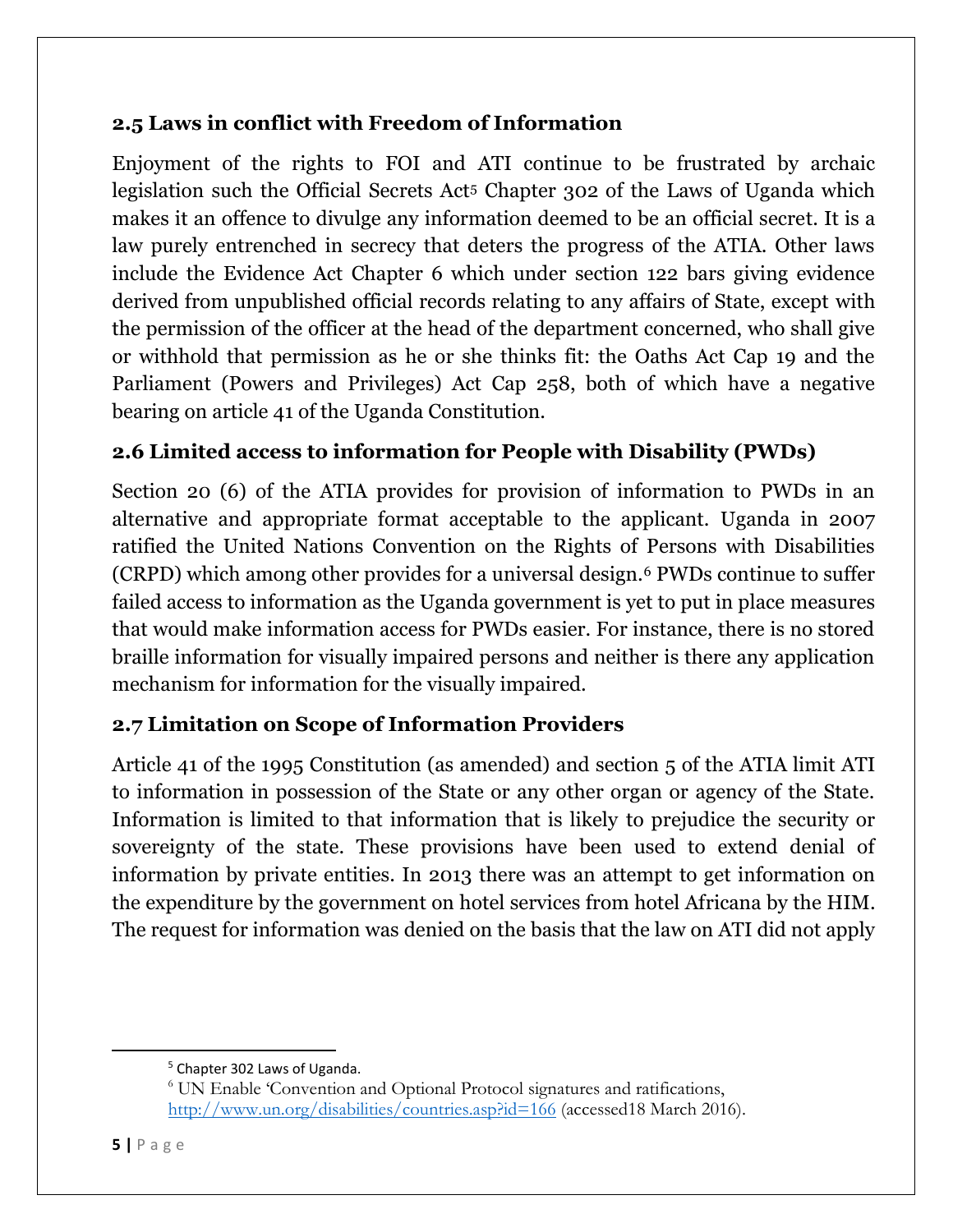to private entities.<sup>7</sup> A similar defence was raised in denying an application for a list of scholarship beneficiaries at a private university-Kampala International University.<sup>8</sup>

#### **2.8 Divergence with International Minimum Standards**

Though Uganda has enacted the ATIA in response to international obligations. The ATIA falls short of the international minimum standards which include: being internationally acceptable, spelling out ATI as an enforceable right against Government, creating duty holder and duty bearer obligations, clearly indicating that all information belongs to the public and not government, setting a higher standard of accountability and moving all locus of attacks against secrecy from the State to the citizens as sovereigns.<sup>9</sup> The current law in Uganda is not reflective of people's information needs but instead emphasizes the upper arm of government to limit citizenry ATI.

## 3.0 RECOMMENDATIONS

#### **3.1 The COFI recommends the following actions:**

- 1. Article 41 of the 1995 Constitution (as amended) and Section 5 of the ATIA 2005 should be amended to include the private sector among the bodies or organs mandated to release information to the public.
- 2. Section 2 of the ATIA should be amended to include the private sector. Equally the exemptions set out under this section should be clearly defined.
	- a. Sections 27, 29, 30, 32, and 33 should be amended to provide a clear definition of the scope of information exempted from public access. Equally, the scope should be limited as opposed to the current very wide and ambiguous scope.
	- b. To reduce the tedious nature and time consuming complaints and appeal processes, section 37 and 38 should be amended to provide for an internal

[%20Experiences%20from%20an%20Investigative%20Reporter%20by%20Edward%20Sekyewa.](http://www.momokla.ug/downloads/Putting%20ATIA%20to%20the%20Test%20-%20Experiences%20from%20an%20Investigative%20Reporter%20by%20Edward%20Sekyewa.pdf) [pdf](http://www.momokla.ug/downloads/Putting%20ATIA%20to%20the%20Test%20-%20Experiences%20from%20an%20Investigative%20Reporter%20by%20Edward%20Sekyewa.pdf) (accessed 18 March 2016).

l

<sup>7</sup> Edward Ronald Sekyewa, "Putting ATIA to Test: Experiences from an Investigative Reporter", Kampala: Hub for Investigative Media (HIM), 2013. Available at [http://www.momokla.ug/downloads/Putting%20ATIA%20to%20the%20Test%20-](http://www.momokla.ug/downloads/Putting%20ATIA%20to%20the%20Test%20-%20Experiences%20from%20an%20Investigative%20Reporter%20by%20Edward%20Sekyewa.pdf)

<sup>8</sup> Ibid.

<sup>9</sup> Edrine Wanyama, "*Access to Information in East Africa: Lessons from Uganda*", LLM. Dissertation: University of Dar es Salaam, 2015, pp. 96.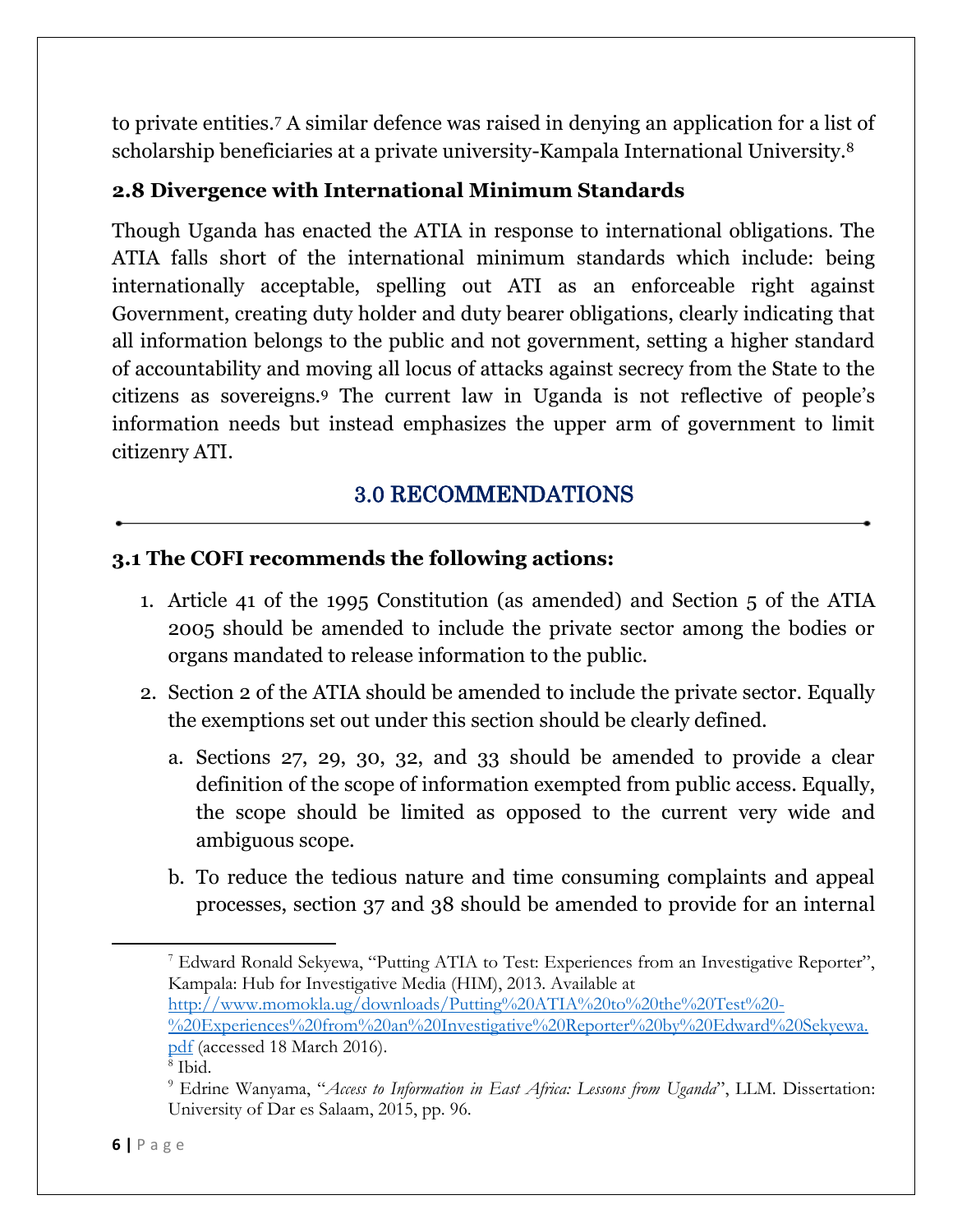structure that handles matters between information providers and information recipients.

- c. In the alternative, the ATIA should be repealed and replaced with a new law that meets international minimum standards as prescribed by the Declaration of Principles on Freedom of Expression in Africa adopted by the African Commission on Human and Peoples' Rights, the Universal Declaration on Human Rights and the Bill of Rights.
- d. In the alternative, the Model Law on Access to Information for Africa, 2013 could also be adopted in entirety.
- e. In line with section 20 (6) and the ICPD, the Government should take all measures aimed at ensuring that the universal design, aimed at fostering ATI for PWDs is put in place. This will avail PWDs an equal opportunity with the rest of the citizens.
- 3. All Government bodies should proactively implement the ATIA including development and dissemination of the manual of index and reporting to Parliament.
- 4. The Official Secrets Acts should be repealed.
- 5. Provisions with an effect of crippling citizenry enjoyment of the RTI such as those in the Evidence Act (Cap 6), The Oaths Act (Cap 19), and the Parliament (Powers and Privileges) Act (Cap 258) should be amended and replaced with progressive provisions.
- 6. Awareness raising on the RATI and its value and importance in democracy and good governance should be done to empower citizenry with their rights and responsibilities.
- 7. Appoint and train of all Information Officers in ministries, departments and agencies.
- 8. Increase the budgetary allocation for the Ministry of Information and National Guidance to efficiently support ministries, departments and agencies to meet obligation under ATIA and the Constitution.